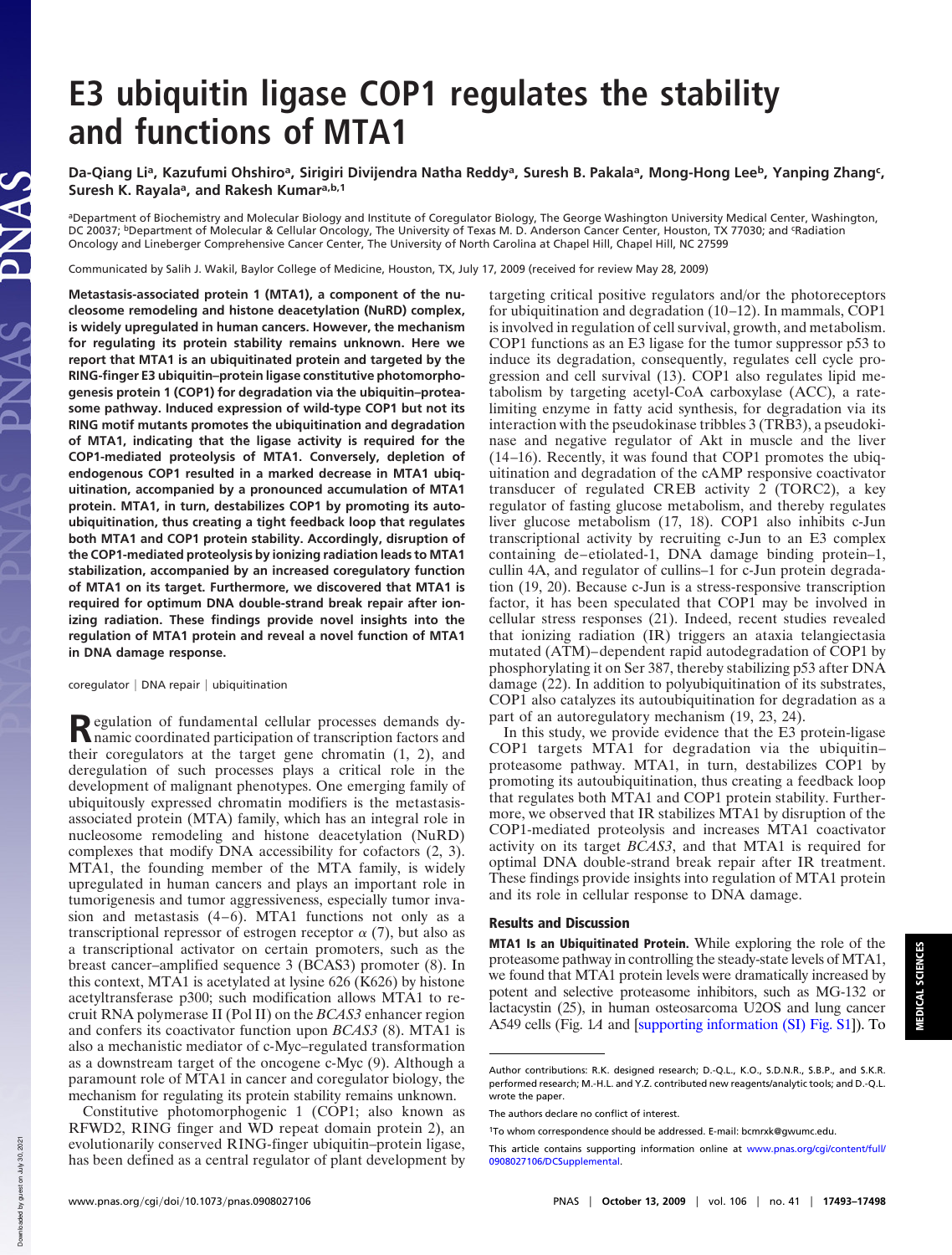

**Fig. 1.** MTA1 is an ubiquinated protein. (*A*) U2OS and A549 cells were treated with or without MG-132 and harvested at the indicated times for Western blot analysis with an anti-MTA1 antibody. The expression of the  $\beta$ -actin was used as a loading control. The density of bands was measured using the imageQuest program and normalized to that of  $\beta$ -actin. The fold change (MTA1/ $\beta$ -actin) is shown in the bottom of the figure. (*B*) U2OS cells were treated with or without MG-132, immunoprecipitated with an anti-MTA1 antibody or control IgG, and immunoblotted with an anti-ubiquitin antibody. (C–E) MTA1<sup>-/-</sup> MEFs (C) or HEK293 cells (*D* and *E*) were transfected with the indicated expression vectors, immunoprecipitated with an anti-Myc (*C* and *D*) or anti-T7 (*E*) antibody, and immunoblotted with the indicated antibodies. (*F*) U2OS cells were transfected with the indicated expression plasmids, treated with cycloheximide after 36 h of transfection, and collected at the indicated time points for Western blotting analysis using the indicated antibodies. Western blots were subjected to densitometric analysis and results were normalized based on actin expression levels, and reported in graphical form (*lower panel*).

test the existence of ubiquitination modification of MTA1 *in vivo,* U2OS cells were treated with or without MG-132 and subjected to sequential immunoprecipitation (IP)/Western blot analyses with the indicated antibodies. We noted the presence of a smear of polyubiquitinated MTA1 protein in the U2OS cells upon treatment with MG-132 (Fig. 1*B*), suggesting that endogenous MTA1 may be a target for proteasomal degradation in mammalian cells. To further test this notion, MTA1-knockout (MTA1<sup>-/-</sup>) mouse embryonic fibroblasts (MEFs) (26) were transfected with expression vectors encoding Myc-tagged MTA1 (Myc-MTA1) and hemagglutinin (HA)–tagged ubiquitin (HA-Ub), either alone or in combination. Protein extracts were immunoprecipitated with an anti-Myc antibody and immunoblotted with an anti-HA antibody. We found that Myc-MTA1 was heavily ubiquitinated in the presence of HA-Ub (Fig. 1*C, last lane*). This was also true when these studies were repeated in HEK293 cells (Fig. 1*D*). These findings suggest that MTA1 is an ubiquitinated protein within cells.

Ubiquitin-dependent proteolysis occurs after covalent attachment of a polyubiquitin chains to a lysine residue in a given target protein, so the removal or modification of these residues generally leads to loss of ubiquitin ligation and resistance to proteasome-mediated degradation (27, 28). Based on our previous observations that lysine residue 626 (K626) of MTA1 is acetylated by p300 in breast cancer cells (8), and the fact that MTA1 contains another lysine residue (K182) which could potentially be modified, we next tested whether the two lysine residues are required for the ubiquitination of MTA1. Toward this aim, we generated various T7-tagged MTA1 expression vectors in which the lysine residues K182 and K626 were mutated to alanine (referred to K182A, K626A, or K182A-K626A mutant) and transfected these expression plasmids into HEK293 cells alone or together with HA-Ub expression vector. Sequential IP/Western blot analyses revealed that, although ubiquitination of K182A (*lane 4*) or K626A (*lane 6*) mutant was reduced as compared with its wild-type control (*lane 2*), a greater reduction was seen with the double mutant K182A+K626A

(*lane 8*; Fig. 1*E*), indicating that K182 and K626 could be two of ubiquitination sites for MTA1. We further confirmed these results by measuring MTA1 half-life in the presence of cycloheximide, an inhibitor of protein biosynthesis. As shown in Fig. 1*F,* double mutant (K182A-K626A) increases the half-life of MTA1 as compared with its wild-type control. Briefly, these data strongly indicates that MTA1 is an ubiquitinated protein in cells and is subjected to degradation through the ubiquitin– proteasome pathway.

E3 Ubiquitin–Protein Ligase COP1 Targets MTA1 for Degradation. To determine which ligase is responsible for MTA1 ubiquitination, we screened a number of known E3 ligases by cotransfection experiments. We found that coexpression of Flag-COP1 dramatically increased MTA1 ubiquitination (Fig. 2*A*), whereas knockdown of endogenous COP1 by a specific siRNA against COP1 decreased the levels of MTA1 ubiquitination (Fig. 2*B*), suggesting that COP1 could be the primary E3 ubiquitin ligase for MTA1 ubiquitination. To further substantiate a role of COP1 on MTA1 ubiquitination, we generated two E3 ligase–defective mutants by substitutions of consensus Cys to Ser at the residues 136/139 (C136/139S) and 156/159 (C156/159S) within the RING domain (residues 136–174), which are required for COP1 E3 ligase activity (24), and tested their effects on MTA1 ubiquitination *in vivo*. We found that COP1 but not its E3 ligasedefective mutants promoted the appearance of inducible MTA1 ubiquitination (Fig. 2*C*), suggesting that COP1 ligase activity is required MTA1 ubiquitination.

Because ubiquitination of proteins is usually associated with their turnover, we next tested whether COP1 could regulate MTA1 protein abundance. As shown in Fig. 2*D,* coexpression of COP1 results in a dose-dependent decrease of MTA1 levels, and inclusion of proteasome inhibitor MG-132 abolished the effect of COP1 on the degradation of MTA1 (*last lane*), indicating a role of ubiquitin-dependent proteasome pathway in the COP1 mediated proteolysis of MTA1. In contrast, the E3 ligase–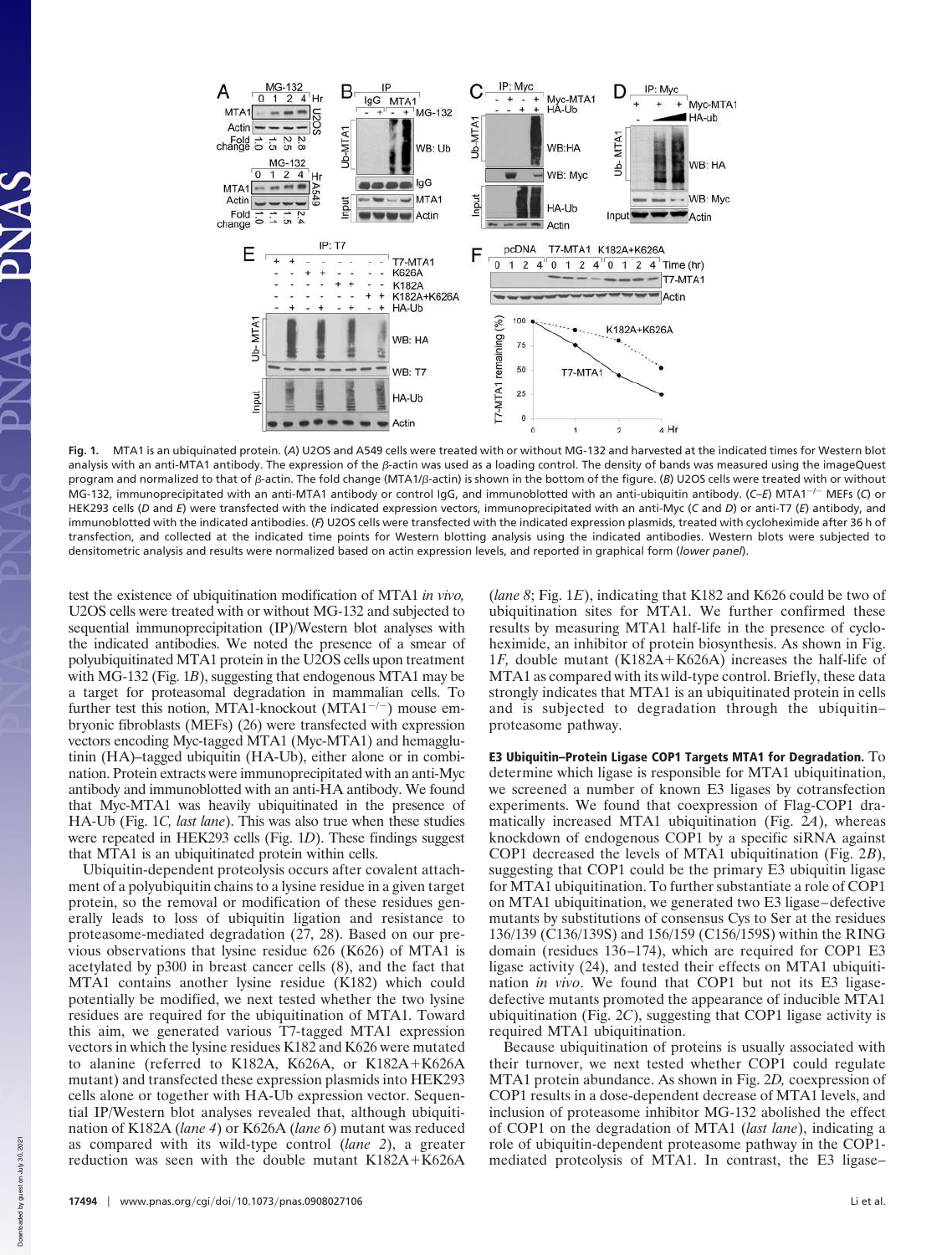

**Fig. 2.** COP1 targets MTA1 for degradation via the ubiquitin–proteasome pathway. (*A–C*) U2OS cells were transfected with the indicated expression vectors (*A* and C) or in combination with a specific siRNA against COP1 or control siRNA (*B*), immunoprecipiated with an anti-Myc antibody, and immunoblotted with the indicated antibodies. (D) U2OS cells were transfected with or without increasing amounts of a T7-COP1 expression plasmid, and treated or untreated with 20  $\mu$ M of MG-132 for 6 h before harvesting for Western blot analysis with the indicated antibodies. (*E*) U2OS cells were transfected with expression vector encoding T7-COP1 C136/139S or T7-COP1 C156/159S, and immunoblotted with the indicated antibodies. (*F*) U2OS cells were transfected with the indicated expression plasmids, treated with cycloheximide, and collected at the indicated time points for Western blotting analysis as described above. (*G*) U2OS cells were transfected control siRNA or increasing amounts of COP1 siRNA, and harvested for Western blot analysis as Fig. 2D. (*H* and *I*) Protein extracts from the U2OS cells cotransfected with Myc-MTA1 and Flag-COP1 (*H*) or untransfected (*I*) were immunoprecipitated with the indicated antibodies or control IgG, and immunoblotted with the indicated antibodies.

defective mutants of COP1 were not able to alter the concentration of MTA1 (Fig. 2*E*). In support of these findings, cycloheximide half-life experiments revealed that COP1, but not its ligase-defective mutants, decreases the half-life of MTA1 (Fig. 2*F* and Fig. S2). In addition, we consistently demonstrated that depletion of COP1 using a specific siRNA against COP1 caused a pronounced accumulation of endogenous MTA1 protein (Fig. 2*G*). Taken together, these findings establish that COP1 ligase is a modifier of MTA1 ubiquitination and that MTA1 stability is regulated by COP1 through a proteasomemediated process.

Given that COP1 could ubiquitinate MTA1, we next examined the possibility of a physical interaction between MTA1 and COP1. We found that transiently expressed Myc-MTA1 and Flag-COP1 in the U2OS cells could be coimmunoprecipiated with Flag or Myc antibodies, respectively (Fig. 2*H*). Furthermore, endogenous COP1 also coimmunoprecipitated with endogenous MTA1 in the U2OS cells (Fig. 2*I*), demonstrating that MTA1 and COP1 proteins interacts with each other *in vivo*. To further examine whether the interaction between MTA1 and COP1 is direct or indirect, we performed *in vitro* GST pull-down assays using the immobilized full-length GST-MTA1 and <sup>35</sup>Slabeled, *in vitro*–translated COP1 or NRIF3 as a positive control (29). Results showed that MTA1 was unable to directly bind to COP1 but did so with NRIF3 (29) (Fig. S3). These results suggest that COP1 and MTA1 could coexist within a native protein complex and that the observed MTA1-COP1 interaction *in vivo* may be mediated via other proteins. This notion has been already demonstrated by other studies. For example, a recent study (15) reported that COP1 regulates lipid metabolism by targeting acetyl-CoA carboxylase (ACC) for the ubiquitin-dependent degradation via its interaction with the pseudokinase tribbles 3 (TRB3), and that COP1 does not directly interact with ACC. TRB3 associates with both COP1 and ACC through distinct surfaces and mediates the interaction between COP1 and ACC and triggers ubiquitination of ACC by recruitment of COP1 to ACC (15).

MTA1 Destabilizes COP1 by Promoting Its Autoubiquitination. Like other RING finger ubiquitin ligases, COP1 catalyzes its autoubiquitination for degradation as a part of an autoregulatory mechanism (19, 23, 24). We next examined whether MTA1 affects the autoubiquitination activity of COP1. Interestingly, induced expression of MTA1 in the U2OS cells dramatically increased the levels of COP1 autoubiquitination (Fig. 3*A;* compare *lane 3* with *lane 2*), accompanied by decreased COP1 protein level. Furthermore, we found that induced expression of MTA1 led to a dose-dependent reduction in the protein levels of endogenous COP1 in the U2OS cells (Fig. 3*B*). The observed inhibitory effect of MTA1 on COP1 protein levels was independent of p53 and Mdm2, because MTA1 was also able to decrease the level of exogenous COP1 in the  $p53^{-/-}/Mdm2^{-/-}$  doubleknockout mouse embryonic fibroblasts (30) (Fig. 3*C*). In support of these findings, we further demonstrate that induced expression of MTA1 decreases the half-life of COP1 (Fig. 3*D*). These results suggest that COP1 targets MTA1 for the ubiquitindependent degradation; MTA1, in turn, destabilizes COP1 by

Down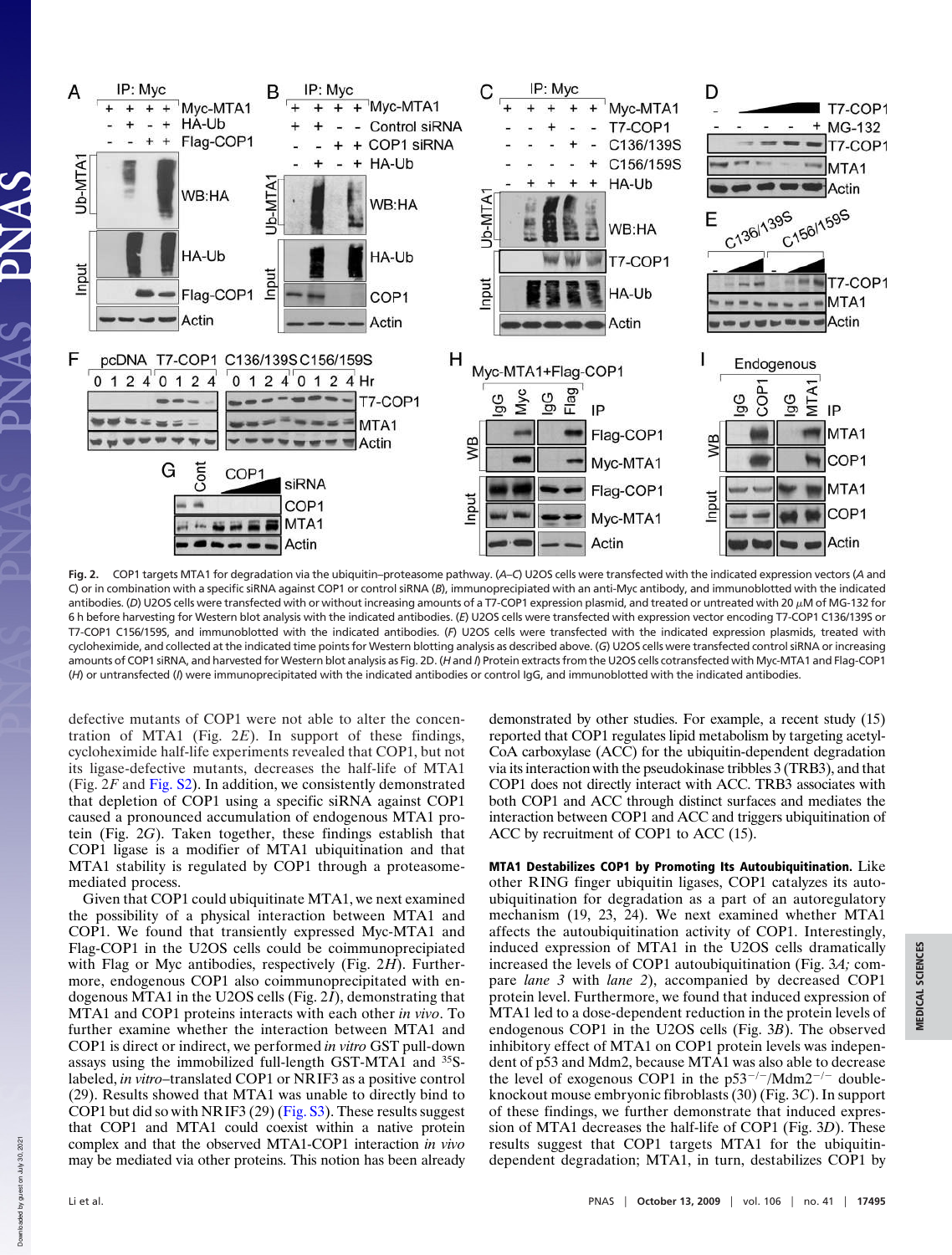

**Fig. 3.** MTA1 destabilizes COP1 by promoting its autoubiquitination. (*A*) U2OS cells were transfected with the indicated expression vectors, immunoprecipitated with an anti-T7 antibody, and immunoblotted with the indicated antibodies. (*B* and *C*) U2OS cells (*B*) or p53<sup>-/-</sup>/Mdm2<sup>-/-</sup> double-knockout MEFs (*C*) were transfected with the indicated expression plasmids and immunoblotted with the indicated antibodies. (*D*) U2OS cells were transfected with the indicated expression plasmids, treated with cycloheximide, and collected at different time points for Western blot analysis as described above. Western blots were subjected to densitometric analysis, and results were normalized based on actin expression levels, and reported in graphic form (*right panel*). **Fig. 4.** Disruption of the COP1-mediated proteolysis led to MTA1 stabiliza-

promoting its autoubiquitination, thereby creating an autoregulatory feedback loop that regulates the activity of both MTA1 and COP1 proteins.

MTA1 Is Stabilized in Response to Ionizing Radiation. Because IR triggers an ATM-dependent rapid autodegradation of COP1 (22) and COP1 targets MTA1 for the ubiquitin-dependent degradation (Fig. 2), we next determined whether MTA1 protein levels were affected by IR in a whole-animal setting. After exposure of whole-body mice to IR, the expression of MTA1, as well as p53 (positive control), protein was dramatically increased in the mammary glands, skin tissues (Fig. 4*A*), and thymus glands (Fig. S4). In support of these observations, we found that treatment of U2OS cells with IR resulted in a marked increase in the level of MTA1 protein in a dose-dependent (*left panel*) and time-dependent (*right panel*) manner (Fig. 4*B*). Consistent with previous reports (22), the levels of COP1 protein were reduced by IR in the same cellular lysates from the U2OS cells, which express high levels of endogenous ATM (31) (Fig. 4*B, lower panels*). The increased abundance of MTA1 protein in the U2OS cells after IR treatment was not attributed to an increase in MTA1 mRNA levels (Fig. S5), indicating a posttranscriptional regulation mechanism for MTA1 protein by IR. To further test this notion, we monitored the effect of cycloheximide on the rate of decline of the endogenous MTA1 in IR-treated cells versus controls. We found that IR led to a marked increase in the half-life of MTA1 in comparison to nonirradiated controls (Fig. 4*C* and Fig. S6). In contrast, IR decreases the half-life of COP1 (Fig. S6), as reported previously (22). These results suggest that IR upregulates MTA1 through its posttranslational modifications, possibly via inhibition of its degradation by COP1. To further test this hypothesis, U2OS cells were transfected with a Flag-COP1 expression vector and treated with or without IR. We found that IR rescued COP1-induced downregulation of MTA1



tion in an ATM-dependent manner. (*A* and *B*) Whole-body mice (*A*) or U2OS cells (*B*) were irradiated or mock-irradiated with IR at the indicated doses, and harvested at the indicated time points for Western blot analysis with the indicated antibodies. (*C*) U2OS cells were treated or untreated with 10 Gy of IR. After 1 h of IR treatment, cells were treated with cycloheximide and collected at different time points for Western blotting analysis as described above. (*D*) U2OS cells were transfected with a Flag-COP1 expression vector or empty vector. After 36 h of transfection, cells were treated or untreated with IR and harvested for Western blot analysis with the indicated antibodies. (*E*) ATM<sup>-/-</sup>/vector or ATM<sup>-/-</sup>/ATM fibroblasts were treated with 10 Gy of IR and harvested at the indicated time points for Western blot analysis using the indicated antibodies.

and p53, accompanied with a marked downregulation of COP1 (Fig. 4*D*), suggesting that IR stabilizes MTA1 by, at least in part, inhibiting the COP1-mediated proteolysis. Because IR induces rapid autodegradation of COP1 in an ATM-dependent manner (22), we next determined whether the noted stabilization of MTA1 in response to IR requires ATM protein using an A-T cell line (AT22IJE-T) that was stably transfected with plasmids encoding either wild-type ATM  $(ATM^{-/-}/ATM)$  or an empty expression vector (ATM<sup>-/-</sup>/vector) (32). We found that MTA1 was upregulated by IR in the  $\widehat{ATM}^{-/-}/ATM$  but not in the  $ATM^{-/-}$ /vector cells (Fig. 4*E*), implying the need for ATM in the stabilization of MTA1 in response to IR. Collectively, these data indicated a mandatory requirement of the ATM-dependent degradation of COP1 for an increased stability of MTA1 by IR.

Modulation of the Coregulator Function of MTA1 by IR. As a transcriptional coregulator, MTA1 exists in both corepressor or coactivator complexes and can either repress or stimulate the expression of cellular genes (2). Because genotoxic stress increases the p300/HAT activity and MTA1-acetylation on K626 by p300 regulates its coactivator activity upon the *BCAS3* chromatin (8), we next determined the effect of IR upon the coregulatory activity of MTA1. For this purpose, U2OS cells were left untreated or treated with 10 Gy of IR and subjected to

Down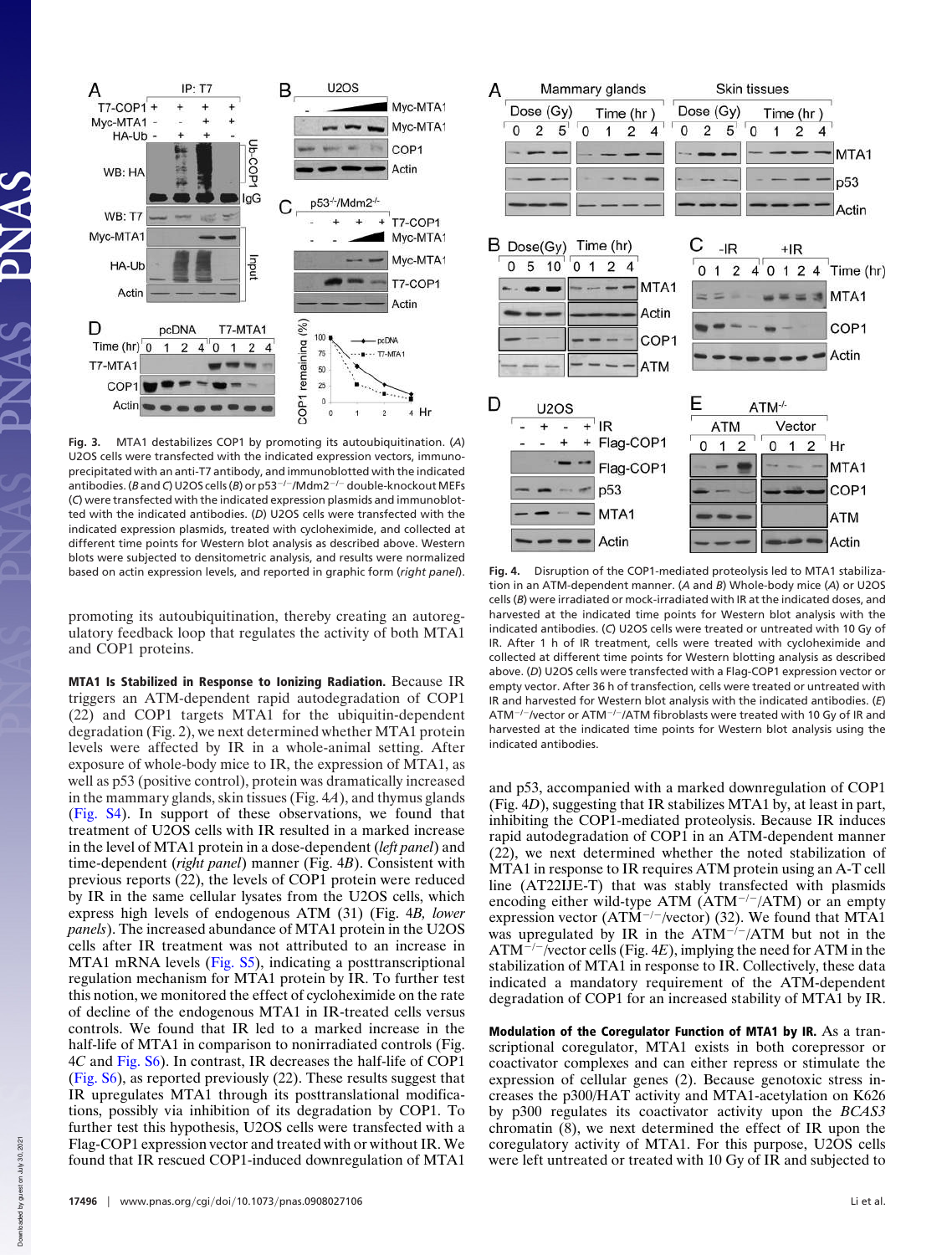

**Fig. 5.** Modulation of the coregulator function of MTA1 by genotoxic stress. (*A* and *B*) Protein extracts from U2OS cells treated or untreated with IR were subjected to IP analysis with the indicated antibodies, followed by Western blotting analysis with the indicated antibodies. (*C*) Sequential double-ChIP assay of recruitment of MTA1/Pol II complex to the BCAS3 promoter. U2OS cells were treated with or without IR and harvested after 2 h of IR treatment for double ChIP analysis as described in *SI Text*. The first ChIPs by an anti-MTA1 antibody were followed by the second ChIPs by an anti-Pol II antibody. (*D*)  $MTA1^{+/+}$  and MTA1<sup>-/-</sup> MEFs were transfected with BCAS3-luciferase promoter expression vector and treated with or without IR. Cells were lysed after 2 h of IR treatment and luciferase activities were determined. (*E*) Western blot analysis of BCAS3 protein expression in MTA1<sup>+/+</sup> and MTA1<sup>-/-</sup> MEFs treated with or without IR.

the sequential immunoprecipitation followed by Western blot analyses. We found that IR-mediated increase in stability of MTA1 is also accompanied by a corresponding increase in the levels of K626 acetylated MTA1 (Fig. 5*A*) as well as an increased interaction between the MTA1 and Pol II (Fig. 5*B*). In contrast, IR exposure does not affect the interaction between MTA1 and HDAC2 in the U2OS cells (Fig. 5*B*), suggesting that IR affects the MTA1 coactivator but not corepressor function. In support of this notion, we showed that indeed, IR promotes the recruitment of MTA1/Pol II complex to the BCAS3 gene chromatin revealed by a sequential double-ChIP (chromatin immunoprecipitation) assay (Fig. 5*C*). Moreover, IR stimulates BCAS3 promoter activity in the wild-type MTA1 (MTA1<sup>+/+</sup>) MEFs and that this effect was compromised in its knockout  $(MTA1^{-/-})$ counterparts (Fig. 5*D*). Consistent with these findings, we found that IR increased the BCAS3 protein levels in the MTA1<sup>+/+</sup> but not  $MTA1^{-/-}$  MEFs (Fig. 5*E*). Collectively, these findings reveal that IR may affect the functionality of MTA1 in mammalian cells.

Revelation of a Novel Function of MTA1 in DNA Repair. Because MTA1 is a DNA damage responsive protein (Fig. 4), we next investigated the possible role of MTA1 in the DNA double-



**Fig. 6.** MTA1 is required for optimal DNA repair. (*A*) Clonogenic survival assay of MTA1<sup>+/+</sup>, MTA1<sup>-/-</sup>, and MTA1<sup>-/-</sup>/MTA1 MEFs treated with or without different doses of IR. Cells were counted, plated, and subjected to indicated doses of radiation and colonies formed over 14 days. Surviving colonies were plotted as a function of cells plated and normalized by the plating efficiency for each condition. (*B* and *C*) MTA1<sup>+/+</sup>, MTA1<sup>-/-</sup>, and MTA1<sup>-/-</sup>/ MTA1 MEFs were treated with or without IR and harvested at the indicated time points for Western blot analysis (*B*) or immunofluorescence staining (*C*) of  $\gamma$ -H2AX expression. (*D*) Proposed working model summarizing the findings is presented here.

strand break (DSB) repair following IR treatement. One of the hallmarks of defective DNA repair is increased radiation sensitivity. We first examined the effect of MTA1 deficiency  $(MTA1^{-/-})$  on cell survival in response to IR by clonogenic survival assay (33). We found that  $MTA1^{-/-}$  MEFs were hypersensitive to IR exposure and exhibited a decreased clonogenic survival compared to its wild-type controls (Fig. 6*A*), suggesting a defect in DSB repair in MTA $1^{-/-}$  MEFs. Interestingly, the noted hypersensitivity of MTA1 $^{-/-}$  MEFs to IR treatment was efficiently rescued by stable reintroduction of MTA1 in the MTA1<sup>-/-</sup> MEFs (Fig. 6*A* and Fig. S7), indicating that MTA1 is critical for efficient DSB repair.

We next examined the effect of MTA1 deficiency on the levels of phosphorylated H2AX ( $\gamma$ -H2AX), an established surrogate marker for DSB signaling and the assembly of DNA repair complexes at the site or in the vicinity of DSBs (34–36). Western blot analysis using an anti–phospho-H2AX (Ser-139) antibody revealed that in response to IR the levels of  $\gamma$ -H2AX were greatly delayed in the MTA1<sup>-/-</sup> MEFs, whereas MTA1<sup>+/+</sup> controls exhibited the typical kinetics of  $\gamma$ -H2AX, with its level maximized at 30 min and declining afterward, reflecting DSB generation and repair (Fig. 6*B*). Interestingly, reintroduction of MTA1 in the MTA1<sup>-/-</sup> MEFs (MTA1<sup>-/-</sup>/MTA1) effectively restored the delayed responsiveness of  $\gamma$ -H2AX to IR (Fig. 6*B*). Moreover, there was no change in total H2AX protein levels<br>between MTA1<sup>+/+</sup> and MTA1<sup>-/-</sup> MEFs with or without IR treatment, indicating that MTA1 is critical for the efficient induction of H2AX phosphorylation in response to IR.

H2AX phosphorylation can be detected by immunofluorescence, resulting in individual foci within the cell nucleus that can be counted and are a measure of DSBs (37). We next examined whether MTA1 deficiency affects the formation of  $\gamma$ -H2AX foci by immunofluorescent staining using a phospho-H2AX (Ser-

Downloaded by guest on July 30, 2021

Downloaded by guest on July 30, 2021